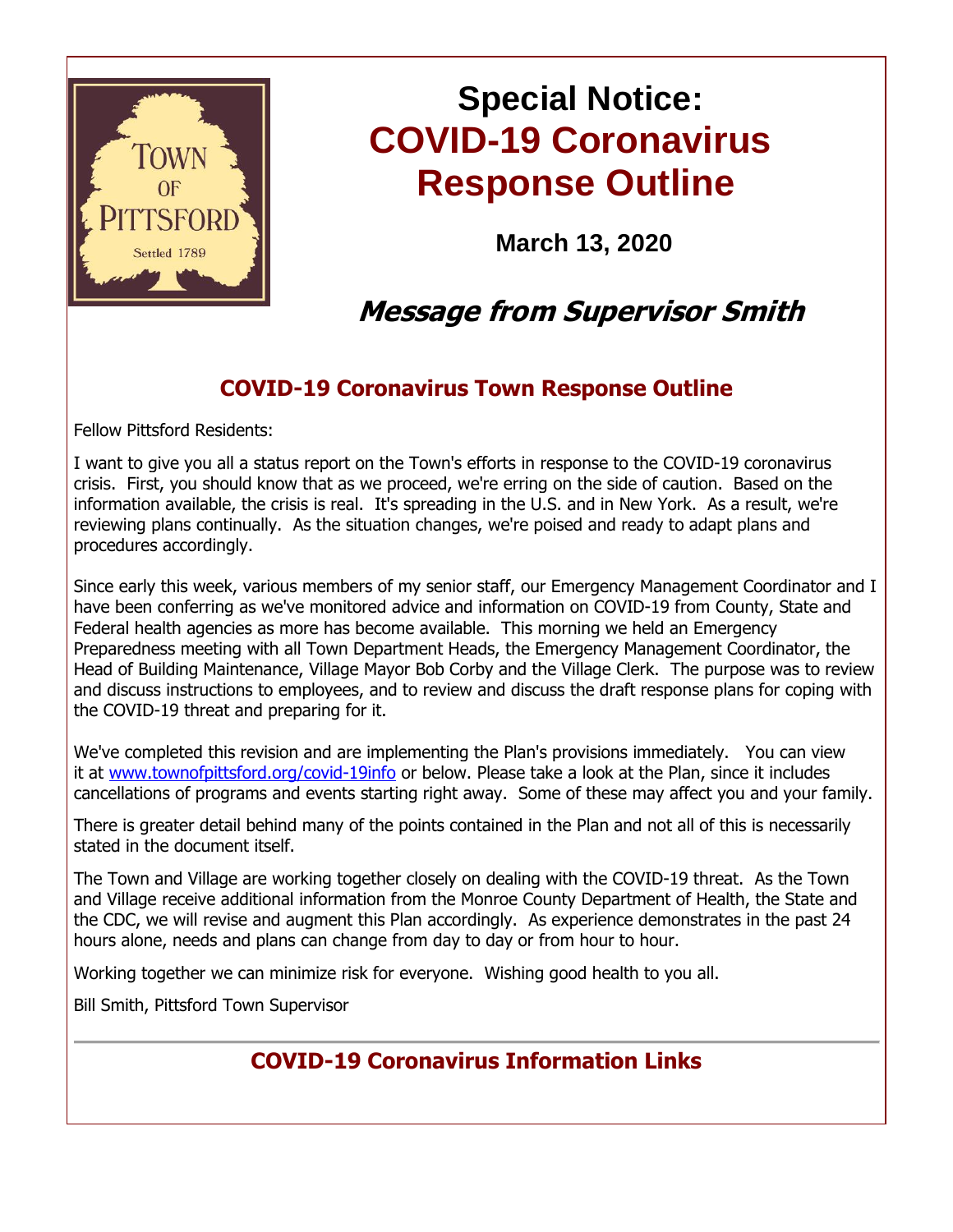[COVID-19 Coronavirus Town of Pittsford Response Outline](http://r20.rs6.net/tn.jsp?f=001nf4l_1DyOcUIjwlekB0cV6oKtPCSN0xIddPy86uHZYwajhg0Vl4Yn3S4SaoG0coTz3ID06UBETLcCIj29KKT9KpucMQskQCHElMWWyg71YszyTJAi5czpo63vvi49HIQShHkgARBnwamwEB03tr1rN_hmDvvH8NovOrQ1rpWXEgM3n2ZXHfyKQ4wLYgzCC-Pw87KErvyltjzG2Q-agxf74wmODeHuyAGnoGxkiMJMzoNd5Rfxy9sxJ6hNGozqnf8cZO9WF_MTseskQ31SsrS4Lhx2Hy5vn1wBmtQxcIIFvq3wZT8_6i2L9wQjamJ8FmZL2jWkUXqkGYlNu7tMJfV5RV8QQQzUio1Wm5DBPhBUJ_uL3uQlmLD3lCMS8H7Z3Zq8ifOnHrPfw4sPERPXRdZlrKysB8InzzAcJUexWXC-hu2KJKzWVJC6qsVkoqiiVpNMr8QQlAsQQph26K0TzYJ0A==&c=jba-Q9mcAZ0-XtQM4RyRe1u_nemBjlkH7neSmE4M1fCm0lYwcfZdiQ==&ch=MVO1sy4KtOZLp1wBxE6vGgoUSbLvDke-gX7W1OcRdUkop5Hkw6ZK2A==) - click link for the PDF document or scroll below for text

[Pittsford Central School District COVID-19 Coronavirus Updates](http://r20.rs6.net/tn.jsp?f=001nf4l_1DyOcUIjwlekB0cV6oKtPCSN0xIddPy86uHZYwajhg0Vl4Yn3S4SaoG0coTdap8GSlNohMyljuQ1HyQ78wE8iNHoHDd_PVsMv7X_ql9wyURcx6xph8SQ5x8SJCW85E1nd4iA4YOgLB1iV2DHiolM7ijHpRY-rR9c5yCbiml0JkTGhQknEUgIHIDcB5q9Dt69mPoPPPz0IfI7Z7stvsQiFEIkSkLMgZk3K3NDvr2mmQVaUuKXh9PUl-O-pQXKKnd-11HvFMtsWz0zI60nIOIuEWwf80NsPb7aviXTlVM5KmIptDD6-u1REBkJIzn8MzUZ6g-OZ-YAzSYrinWBcB9dV0iFhG9MWU2nJ6pIms9V2j24mcZUXtVr3nYSSzQjHRf90Ps2KY=&c=jba-Q9mcAZ0-XtQM4RyRe1u_nemBjlkH7neSmE4M1fCm0lYwcfZdiQ==&ch=MVO1sy4KtOZLp1wBxE6vGgoUSbLvDke-gX7W1OcRdUkop5Hkw6ZK2A==)

You can find information on COVID-19 coronavirus at the County Health Department's website: [https://www2.monroecounty.gov/health-index.php.](http://r20.rs6.net/tn.jsp?f=001nf4l_1DyOcUIjwlekB0cV6oKtPCSN0xIddPy86uHZYwajhg0Vl4Yn2Xv6B4YJ_jYW3TMfjgYdxVdv1DuZUC3YSQiBKY8QIVNCaOk_ffcj8JCPugUKDAkdmnYewb3H44A_pbW6jSxYbi8quTeV12yi1WvF6M-0WLIboyrmNi_vJVLT_CTd6uo7ABrXwskEDzpAgwAxxpx6D_7i0L11piuNEXZ1pEPpF3mWq1cjcDJ6nXxitoFlzK4gLWN2qWjGZOYtr9PFTfZnitjEe3UWa1_gdktOX0ZZFlAJsup-WvCWaCIMASOD6llJsqtHTOn130uIQ00X8MHGHyUvrlKj87NTpvvHgSD-UTWhTrc4tgXJNESHXD2RVIttBNxpQJ_OVfASnZsvOGgOqQ=&c=jba-Q9mcAZ0-XtQM4RyRe1u_nemBjlkH7neSmE4M1fCm0lYwcfZdiQ==&ch=MVO1sy4KtOZLp1wBxE6vGgoUSbLvDke-gX7W1OcRdUkop5Hkw6ZK2A==)

The CDC also has information on its website at [https://www.cdc.gov/coronavirus/2019](http://r20.rs6.net/tn.jsp?f=001nf4l_1DyOcUIjwlekB0cV6oKtPCSN0xIddPy86uHZYwajhg0Vl4Yn2Xv6B4YJ_jYm90JGHWbPKSIqAHeg707rYvazqDqSPtTOMwwh7wEIWLAyHXxsHUKcnOKeckpDRMaK51k5LyO0MtJnc3lQkYtfCEQwWcdY-UhQf5H7_3C0a-ooN1P-Lbm3L5Z6Tp6OS0KPeTcfIYRS9cmGJomZ0m3zNYU-gw6WgRPR0mxslXi5bWfZcMJ0_xYjD4HYab8Z9l2vEO4-TUZFN2UQ28KXhofbUpDI5-ovf52urNJ5lBWjqw7FUd61Rf_ILCTWJeyOQAbh4k2us-gkC-QXEyLNYghnIKC6WN9talHY3yaQUQR61BwkNfBppz4xUlADgq2xtX54-0coqqtOF-V_-jSkyaZrkBBboCemZMdxpEERQpGXqgKcnrUJsnZbJNJHBjr7Lhf&c=jba-Q9mcAZ0-XtQM4RyRe1u_nemBjlkH7neSmE4M1fCm0lYwcfZdiQ==&ch=MVO1sy4KtOZLp1wBxE6vGgoUSbLvDke-gX7W1OcRdUkop5Hkw6ZK2A==) [ncov/about/share-facts-stop-fear.html.](http://r20.rs6.net/tn.jsp?f=001nf4l_1DyOcUIjwlekB0cV6oKtPCSN0xIddPy86uHZYwajhg0Vl4Yn2Xv6B4YJ_jYm90JGHWbPKSIqAHeg707rYvazqDqSPtTOMwwh7wEIWLAyHXxsHUKcnOKeckpDRMaK51k5LyO0MtJnc3lQkYtfCEQwWcdY-UhQf5H7_3C0a-ooN1P-Lbm3L5Z6Tp6OS0KPeTcfIYRS9cmGJomZ0m3zNYU-gw6WgRPR0mxslXi5bWfZcMJ0_xYjD4HYab8Z9l2vEO4-TUZFN2UQ28KXhofbUpDI5-ovf52urNJ5lBWjqw7FUd61Rf_ILCTWJeyOQAbh4k2us-gkC-QXEyLNYghnIKC6WN9talHY3yaQUQR61BwkNfBppz4xUlADgq2xtX54-0coqqtOF-V_-jSkyaZrkBBboCemZMdxpEERQpGXqgKcnrUJsnZbJNJHBjr7Lhf&c=jba-Q9mcAZ0-XtQM4RyRe1u_nemBjlkH7neSmE4M1fCm0lYwcfZdiQ==&ch=MVO1sy4KtOZLp1wBxE6vGgoUSbLvDke-gX7W1OcRdUkop5Hkw6ZK2A==)

In addition, the CDC has information relevant to anyone planning to travel outside of the United States: [https://www.cdc.gov/coronavirus/2019-ncov/travelers/index.html?deliveryName=USCDC\\_2067-DM20785.](http://r20.rs6.net/tn.jsp?f=001nf4l_1DyOcUIjwlekB0cV6oKtPCSN0xIddPy86uHZYwajhg0Vl4Yn2Xv6B4YJ_jYFmrh8lySSnpgckRd_9xd6K9zFkSDyS1DPiHkZWSvbL2v2FMeDzGYCvEy8DKoqsa0Knp4wWTIrBorQZKgkadZU5EcehP5kyZfDN-jtsg89OeJwWNudjwa-5gAYaXSIZ4O2JOVSEZIGVa0lM_dbWhYuOyeI2qU_yFKZwc8NdaGRFTkffNvXWDoulLZUN8omqbGc8N6uBAllsxSvQZlvT2ji23Vg2sfANcvQXGX0EtoV6uKpfLKaiptvZnlWeEAEy9wfLV0qd7EGAXKGbgOmnNsmu4SO2FZMpvenWBaL3-Dgp-7Xgep0OL-499GE-O8tETmxBdhVMYPDkUxtFzJO_zIVjDNEuiadqyH2ezve-MPFYOH0Lf7OZHkWmbDPuq1C0L-2p_4pNkSznLp4enwJsTSSwP9wKmTyAXv&c=jba-Q9mcAZ0-XtQM4RyRe1u_nemBjlkH7neSmE4M1fCm0lYwcfZdiQ==&ch=MVO1sy4KtOZLp1wBxE6vGgoUSbLvDke-gX7W1OcRdUkop5Hkw6ZK2A==)

### **Town of Pittsford COVID-19 Coronavirus Response Outline**

#### **As of March 12, 2020**

#### **1) All Town Facilities**

#### **Heightened cleaning protocols**

a) We have changed our cleaning solution to a hospital grade multi-use peroxide based cleaner that disinfects and kills germs on contact.

b) This product will be used on hard surfaces. Tables, railings, door knobs, countertops, chairs, bathroom fixtures, etc. will be cleaned daily. Many will be treated multiple times each day.

c) We have ordered and received a healthy supply of hand sanitizer, facial tissues, toilet paper, Lysol spray, paper towels and sanitary gloves.

d) Staff will be assisting cleaners by regular additional cleaning throughout the day. e)If the Town suspects an infected person has been on site in any Town building, we will close that building for 24 hours, for cleaning and sterilization.

#### **General staff guidelines**

- a) Regular handwashing
- b) Use of hand sanitizer
- c) Use of sanitary gloves
- d) Refrain from touching face, eyes and mouth
- e) Refrain from sharing work area and/or phones
- f) Practice good respiratory etiquette

#### **2) Senior Programs and Community Center**

a) Beginning Monday, March 16 and continuing through the end of March, all programs and facility reservations involving more than 50 people are cancelled. The after school program will continue as scheduled, unless all Pittsford schools close; in that case the after school program will be cancelled. b) Monroe County Lunch Club 60 will continue as scheduled on Mondays, Wednesdays and Fridays. c) Beginning Monday, March 16 and continuing through the end of March, Senior programs where we expect more than 15 people are canceled. These include:

\* Tuesday Lunches

- \* Euchre Tournament
- \* Balance Class
- \* Senior Bus Trips

d) Anyone enrolled in a cancelled program will receive a refund. The same is true for cancelled lodge reservations.